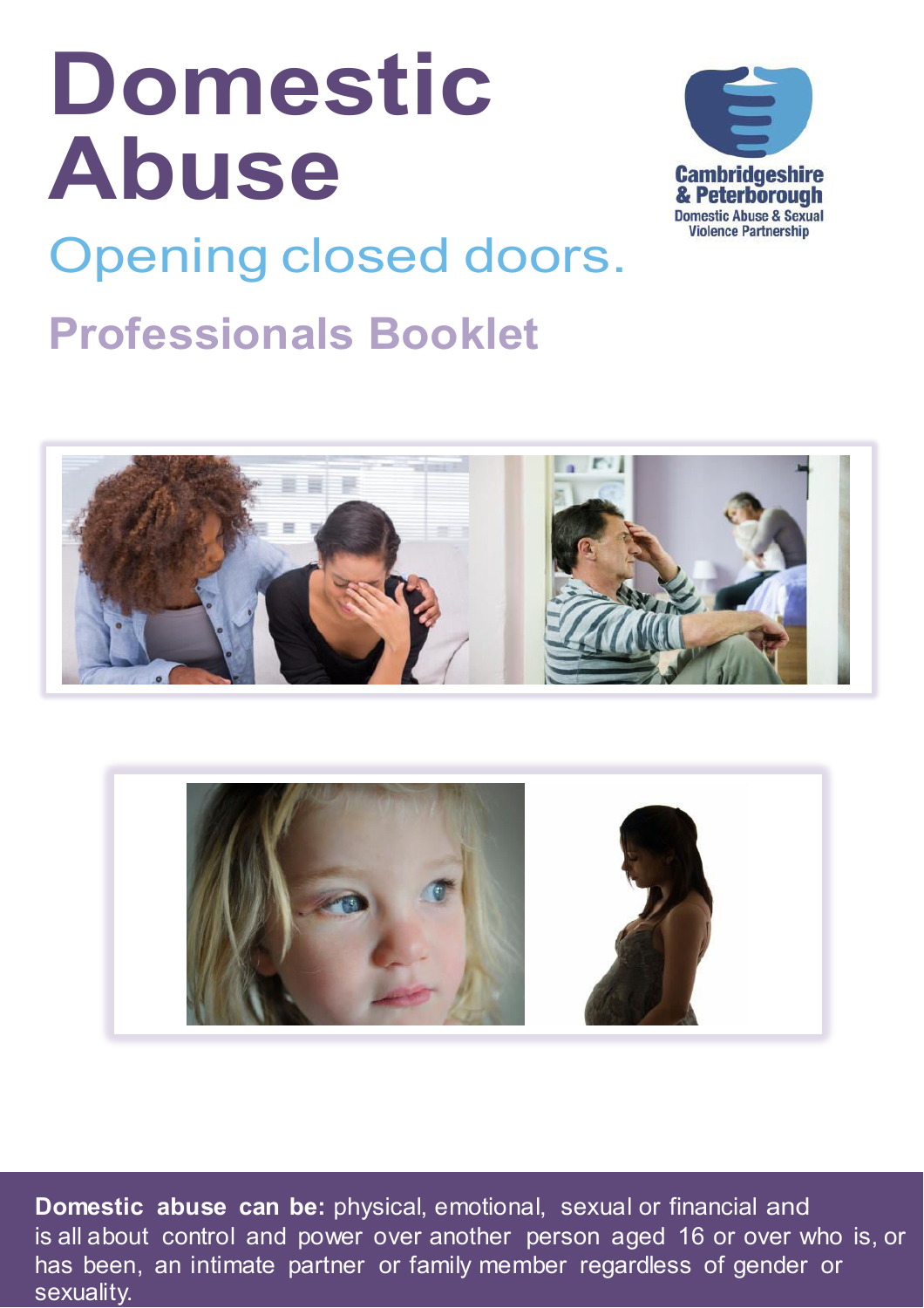#### **Definition of domestic abuse**

#### **Domestic Abuse Act 2021**

*Behaviour of a person ("A") towards another person ("B") is "domestic abuse" if— (a)A and B are each aged 16 or over and are personally connected to each other, and (b)the behaviour is abusive.*

*(3)Behaviour is "abusive" if it consists of any of the following— (a)physical or sexual abuse; (b)violent or threatening behaviour; (c)controlling or coercive behaviour;* 

*(d)economic abuse* 

(e)psychological, emotional or other abuse;

**It does not matter whether the behaviour consists of a single incident or a course of conduct**.

Personally Connected is defined as:

(a)they are, or have been, married to each other;

(b)they are, or have been, civil partners of each other;

(c)they have agreed to marry one another (whether or not the agreement has been terminated); (d)they have entered into a civil partnership agreement (whether or not the agreement has been terminated);

(e)they are, or have been, in an intimate personal relationship with each other;

(f)they each have, or there has been a time when they each have had, a parental relationship in relation to the same child (see subsection (2)); (g)they are relatives.

#### **The Law**

A **coercive or controlling behaviour** offence came into force in December 2015, carrying a maximum 5 years' imprisonment, a fine or both.The offence applies to relationships between intimate partners, former partners who still live together or family members.

**Domestic Violence Protection Orders/Notices** (DVPO/N) enable the police and magistrates to put in place protection in the immediate aftermath of a domestic<br>violence incident. A perpetrator violence incident. can be banned with immediate<br>effect from returning to a effect from returning to a residence and from having contact with the victim for up to 28 days, allowing the victim time to consider their options and get the support they need.

Under the **Domestic Violence Disclosure Scheme** (also called Clare's Law) an individual can ask police to check whether a new or existing partner has a violent past.

For more info visit

[https://www.gov.uk/guidance/dom](https://www.gov.uk/guidance/domestic-violence-and-abuse) [estic-violence-and-abuse](https://www.gov.uk/guidance/domestic-violence-and-abuse)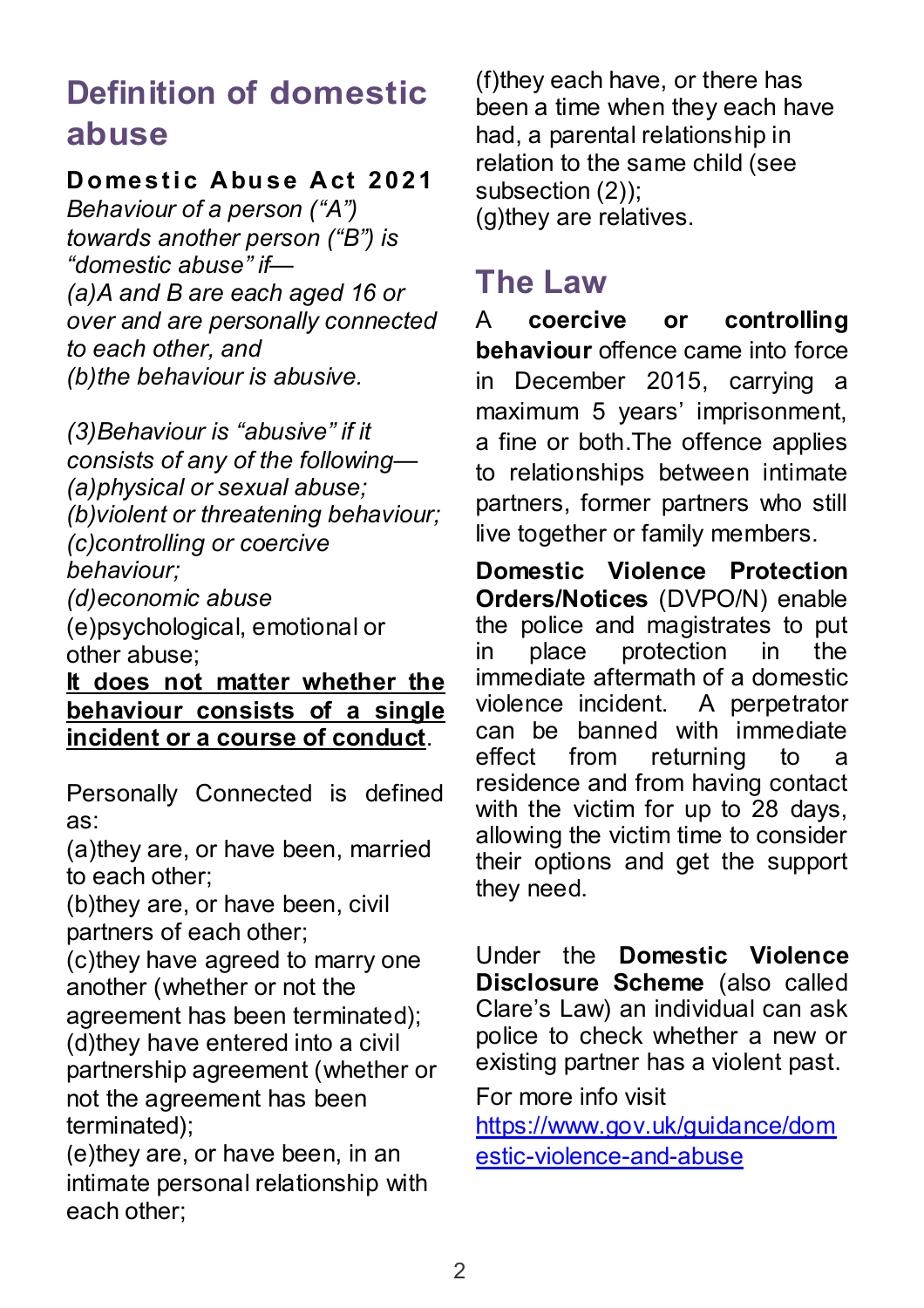#### **Some of the signs of domestic abuse:**

- Changed behaviour in front of their partner
- Seeming nervous when they are with their partner, as if they are walking on eggshells
- Less confident or frightened not their usual self
- Partner texts or calls constantly
- Cancelling plans at the last minute, or making excuses not to spend time with family/friends
- Bruises or injuries with unconvincing explanations
- Changes in appearance, for example, dressing more conservatively or stopping wearing makeup
- Taking more time than usual off sick from work.

### **Signs that someone might be controlling:**

- Appearing jealous and possessive
- Cutting partner off from friends and family – trying to isolate them
- Getting angry or annoyed if partner is slightly late
- Criticising partner or putting them down
- Making it difficult for partner to spend time alone with friends/family or creating a bad atmosphere when in company.
- Accessing partners social media accounts
- Losing temper over something that seemed minor
- Controlling the money in the relationship.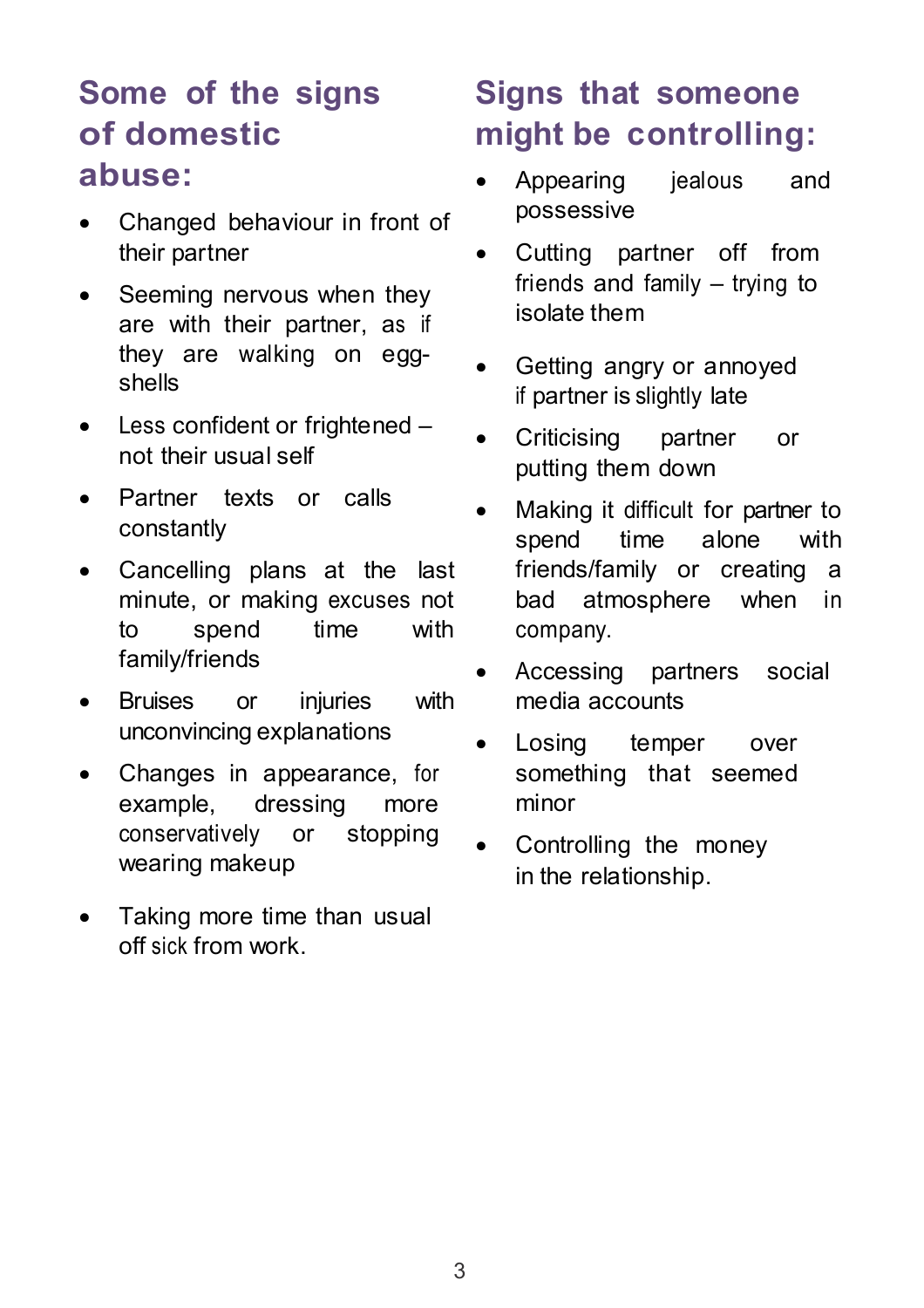### **What might a person who is being abused be feeling and experiencing?**

The list below is not exhaustive. It applies to both men and women that are being abused and to both heterosexual and same sex relationships.

- S/he may be overwhelmed by fear - a fear of further violence or threats to children's safety.
- They may believe that they are to blame and that by changing their own behaviour the abuse will stop. Research shows that this is not the case.
- Victims may experience many conflicting emotions. Your friend may love their partner, but hate the violence. They may live in hope that the good side will reappear.
- He or she may be dependent upon their partner, emotionally and financially.
- Many people experiencing abuse feel shame, guilt and embarrassment.
- S/he may feel resigned and hopeless and find it hard to make decisions about the future.
- Men may feel that it is an attack on their masculinity.
- They may not believe that they are a victim of domestic abuse because they are male.
- Research suggests that there is something of a sexuality divide in male victim's experiences with gay men experiencing more frequent and severe violence.
- It is common to think that no one will believe them.
- If children are involved. the victim may worry that if they ask for help they will never see their children again.
- In a same-sex relationship an abusive partner may threaten to expose the victim's sexual orientation with family, friends and coworkers.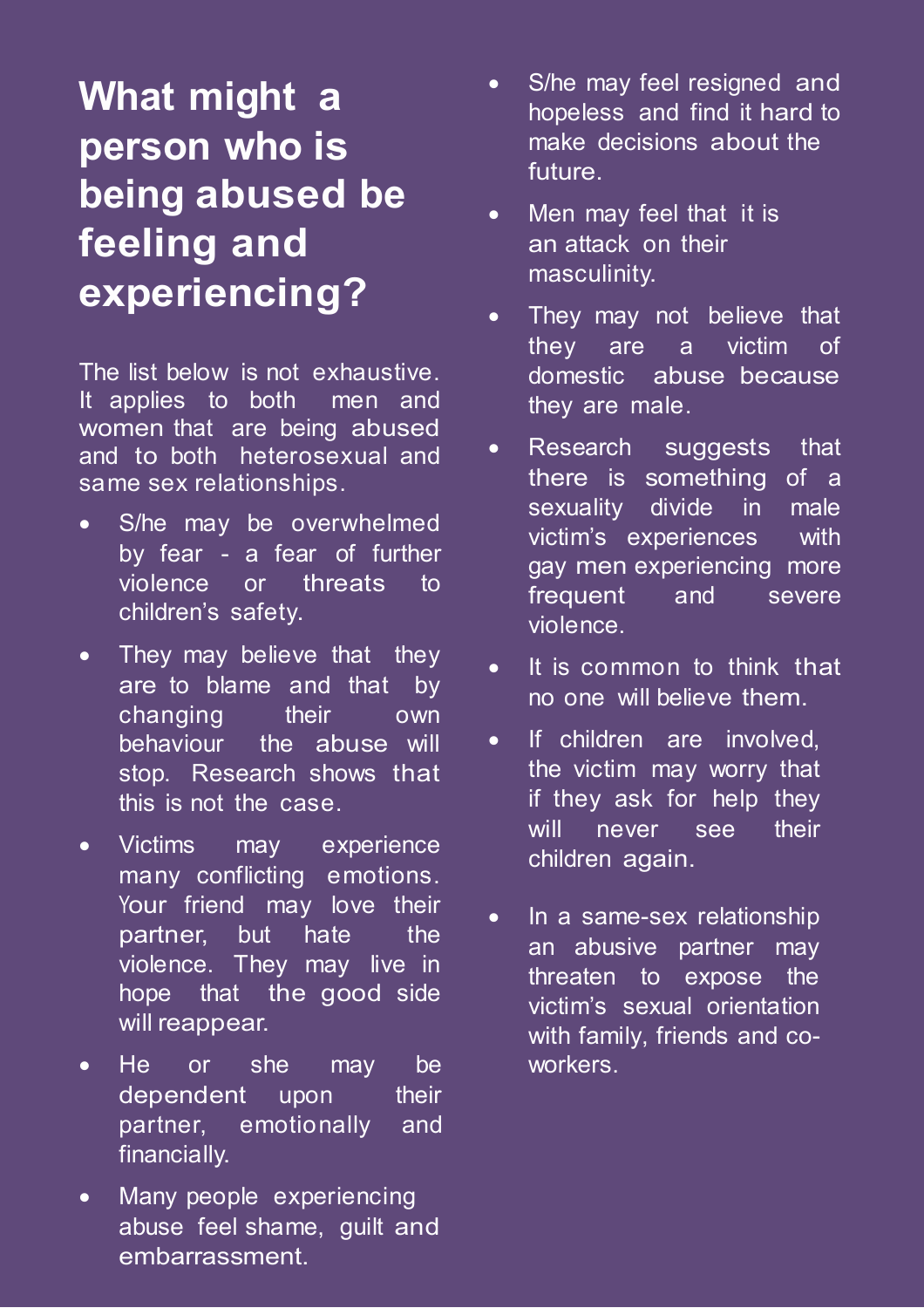#### **Key points for making domestic abuse enquiries**

- Ask everyone, Ask early, and Keep asking – it may take a while to build trust
- Don't ask when the potential perpetrator is in the room or nearby
- Don't ask just as a tick box exercise – show genuine interest
- Ask open questions
- Don't side-line domestic abuse as not as important as other issues
- Respond positively believe them, always
- Respond appropriately ask what they would like you to do, ensure you know about signposting options
- $\bullet$  Follow up don't assume that it has gone away because you asked.
- Do not use family members or members of the victim or abuser's community as translators

 **Professional Guidance:** 

**[NICE Domestic Violence](https://www.nice.org.uk/Guidance/PH50)  [and Abuse Multi-Agency](https://www.nice.org.uk/Guidance/PH50)  [Working](https://www.nice.org.uk/Guidance/PH50) for NHS staff**

**[Responding Effectively to](http://www.natcen.ac.uk/our-research/research/responding-effectively-to-long-term-consequences-of-violence-and-abuse-(reva)/)  [Violence and Abuse](http://www.natcen.ac.uk/our-research/research/responding-effectively-to-long-term-consequences-of-violence-and-abuse-(reva)/)  [\(ReVA\) - Mental Health](http://www.natcen.ac.uk/our-research/research/responding-effectively-to-long-term-consequences-of-violence-and-abuse-(reva)/)  [Guidance](http://www.natcen.ac.uk/our-research/research/responding-effectively-to-long-term-consequences-of-violence-and-abuse-(reva)/)**

**[Cambridgeshire &](https://www.safeguardingcambspeterborough.org.uk/)  [Peterborough](https://www.safeguardingcambspeterborough.org.uk/)  [Safeguarding Boards](https://www.safeguardingcambspeterborough.org.uk/)** 

**[Against Violence & Abuse](http://elearning.avaproject.org.uk/)  [\(AVA\) Complicated](http://elearning.avaproject.org.uk/)  [Matters](http://elearning.avaproject.org.uk/)**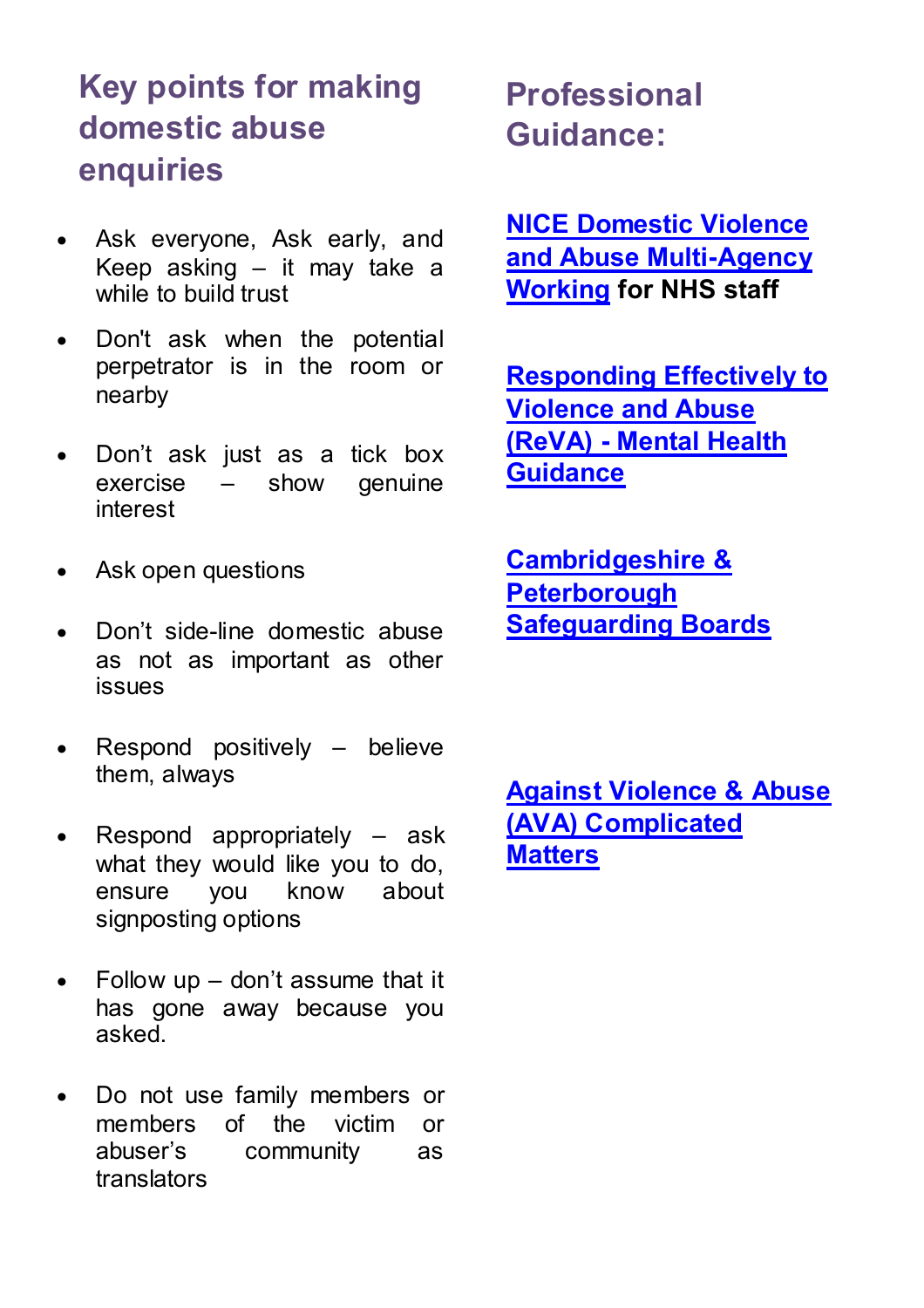#### **Independent Domestic Violence Advisory Service (IDVAS)**

The IDVA service covers Cambridgeshire and Peterborough.

Professionals should complete a DASH Risk Assessment Checklist with the victim (available at [https://www.cambsdasv.org.uk/websi](https://www.cambsdasv.org.uk/website/referral_forms/296136) [te/referral\\_forms/296136](https://www.cambsdasv.org.uk/website/referral_forms/296136)

A score of 17 or more should be referred to MARAC – client consent is preferable but not essential. Scores of 14-16 can be referred to IDVA Service but need client consent.

The **Young People's IDVAs** work with young people aged 13 and over who are experiencing abuse in an intimate relationship. The YP IDVAs work with all risk levels. The YP IDVA Referral form/Risk Assessment Checklist can be found at [http://www.cambsdasv.org.uk/websit](http://www.cambsdasv.org.uk/website/referral_forms/296136) e/referral\_forms/296136

The **Health IDVAs** accept referrals at all risk levels from A&E and Maternity Services at Addenbrooke's and Hinchingbrooke Hospitals. The DASH Risk Assessment should be used

The **A8 IDVAs** work with victims of all risk levels who originate from Eastern European A8 countries. The DASH Risk Assessment should be used

[http://www.cambsdasv.org.uk/we](http://www.cambsdasv.org.uk/website/referral_forms/296136) [bsite/referral\\_forms/296136](http://www.cambsdasv.org.uk/website/referral_forms/296136)

If you have any questions, please email the Duty IDVA [IDVA.Referrals@cambridgeshire.gov.uk](mailto:IDVA.Referrals@cambridgeshire.gov.uk)  (professionals only)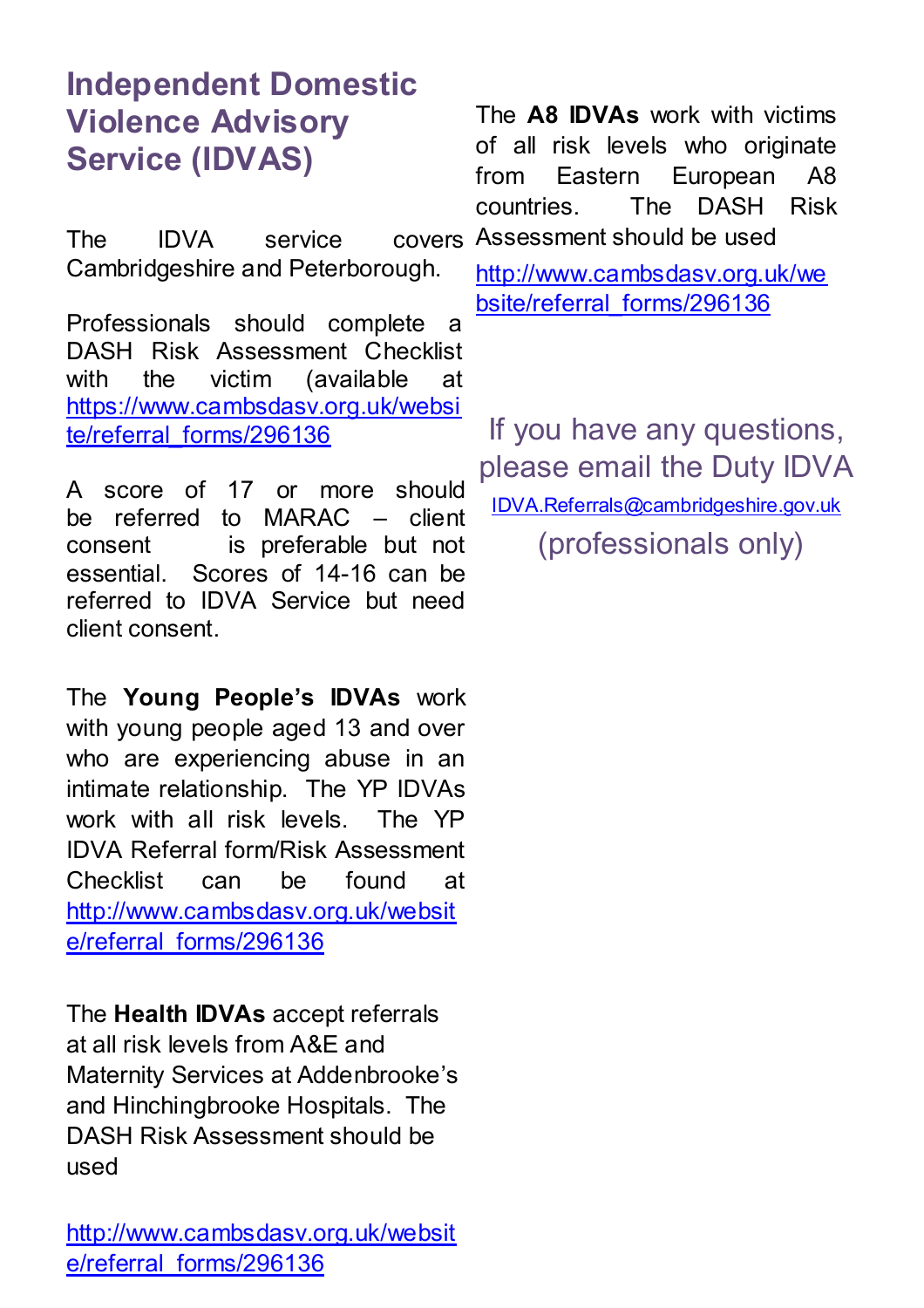#### **Domestic Abuse Outreach Services**

The Outreach service operates across Cambridgeshire and Peterborough and accepts referrals from both professionals and self referrals from victims/ survivors.

Outreach services can take the form of advice and information, support groups and peer support and are available to both male and female victims. Victims can self-refer to these services and the service will assess their suitability against what they can offer.

**For Cambridge City/South Cambs/East Cambs call Cambridge Women's Aid on 01223 361214** 

**For Hunts, Peterborough & Fenland call Refuge on 07787 255821.**

**Peterborough Women's Aid** continues to operate a refuge in Peterborough for women and children fleeing domestic abuse. Contact number 08454 103123.

#### **Sexual Violence**

CAPRCP - Cambridgeshire and Peterborough Rape Crisis Partnership work with victims and survivors of sexual violence.

The Independent Sexual Violence Advisory Service (ISVA) offers support to survivors of sexual violence and works across Cambridgeshire and Peterborough.

There is also support available for children via the ChISVA.

More information and referral forms can be found at:

[http://www.caprcp.org.uk](http://www.caprcp.org.uk/)

For professional enquiries only, please contact 01733 225937 or email [isva@cambridgerapecrisis.org.uk](mailto:isva@cambridgerapecrisis.org.uk)

The Elms Sexual Assault Referral Centre supports victims of sexual violence and sexual abuse. The service is open 24/7 call on 01480 425003 or email [theelms.sarc@nhs.net](mailto:theelms.sarc@nhs.net)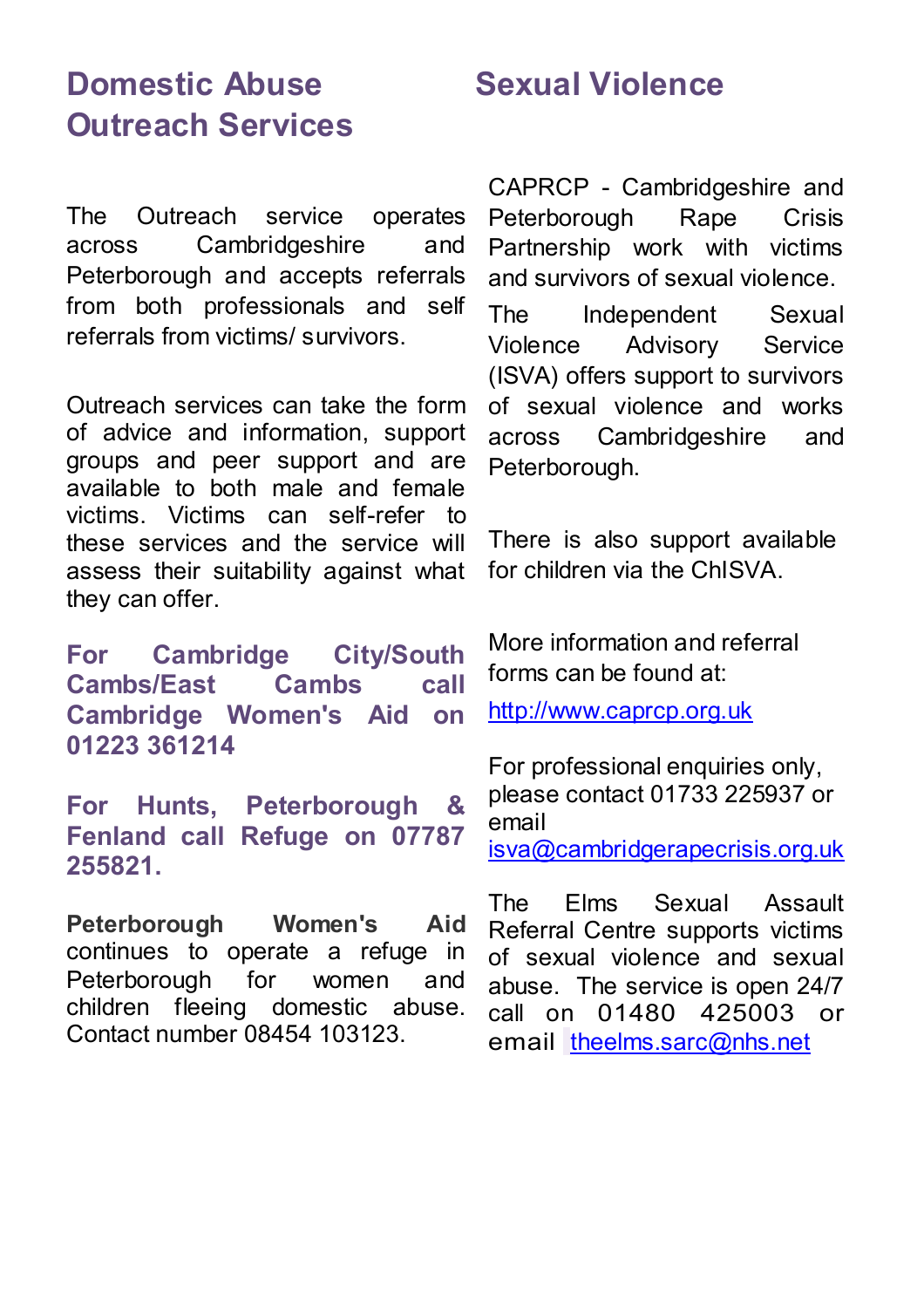### **Protecting children**

Where there is domestic abuse between adults there is often child abuse.

All children and young people witnessing violence are now seen as victims under the Domestic Abuse Act 2021. Some may get caught up in the violence, or be a direct target themselves. Those who have experienced domestic violence will feel many different emotions and each will deal with it differently.

Adults often think that children and young people aren't really affected by domestic abuse if they don't see physical violence. This is not true. Children may hear a violent incident from the next room (which can be worse than witnessing it). They might see injuries later, be affected by a parent's unpredictable or controlling behavior, or be neglected as a result of the abuse.

How much a child is affected by living with domestic abuse depends on many factors. This includes their age, the nature of the abuse, what they are aware of, whether they have a 'safe significant adult' who can emotionally protect them, and their own temperament or personality.

The long-term effects on children who have experienced domestic abuse are profound, and can include depression, guilt, selfharm and suicide; misuse of alcohol or drugs; post-traumatic stress disorder and an inability to trust people.

#### **What can you do?**

Embrace Child Victims Crime support children aged  $7-19$   $(24$  with additional needs) who have experienced or witnessed domestic abuse.<br>This service is across service **Cambridgeshire** Peterborough. Referrals from<br>professionals only via <u>pr</u>ofessionals <https://embracecvoc.org.uk/>

Family Action have two specialist Victim and Witness Care Co-ordinators for Young Victims of Crime referrals can be made to 01733 893361.

**If you are concerned about a child's safety, report it to children's social care online at** [Concerned? | Cambridgeshire](https://safeguardingcambspeterborough.org.uk/concerned/)  [and Peterborough Safeguarding](https://safeguardingcambspeterborough.org.uk/concerned/)  Partnership **Board** [\(safeguardingcambspeterborough](https://safeguardingcambspeterborough.org.uk/concerned/) [.org.uk\)](https://safeguardingcambspeterborough.org.uk/concerned/)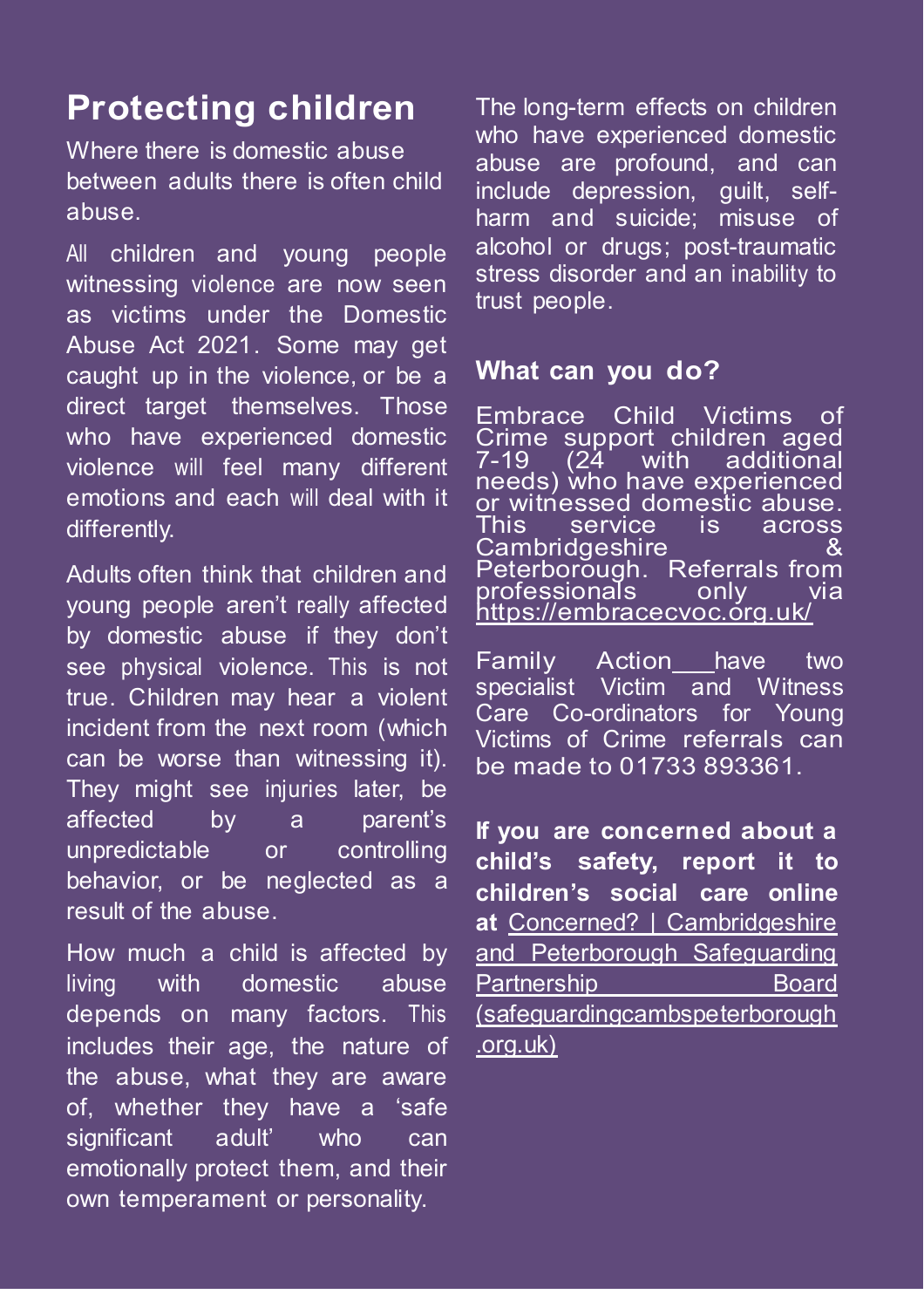# **Protecting Adult Safeguarding Adults**

Adults with care and support needs may be unable to protect themselves from abuse due to their care and support need, this may make them an 'adult at risk' (Care Act 2014)

Women with a disability are twice as likely to experience domestic abuse as those without a disability.

In addition to the previous signs of abuse, adults at risk who are being abused may experience the following.

**Personal care may be withheld if the abuser is also a Carer** - for example refusing to provide assistance to use the toilet as a way of controlling the victim.

**Financial abuse** – the abuser may use their status as carer to spend their partner's money inappropriately and/or without their consent.

**Psychological (Emotional) abuse** – the abuser may tell their partner that no one else will love them or that if they leave they will have to go into a care home.

The abuser may use children as a hold over the victim – telling them that their children will be taken away if they report the abuse because they will not be able to look after them on their own.

**Sexual abuse** – the abuser may sexually assault or rape their partner who may not physically be able to stop them or understand what is happening to them.

**Carers can also be victims of domestic abuse** – this could be a long-standing situation or as a result of behaviour changes in their partner due to illness or disability. Carers may also susceptible to abuse or neglect.

[https://www.caringtogether.org](https://www.caringtogether.org/)

#### **What can I do?**

If you are concerned that any adult with care and support needs is experiencing, or at risk of, abuse or neglect speak to the adult at risk to find out what they want to happen and reassure them that there is support available.

[Concerned? | Cambridgeshire and](https://safeguardingcambspeterborough.org.uk/concerned/)  [Peterborough Safeguarding](https://safeguardingcambspeterborough.org.uk/concerned/)  [Partnership Board](https://safeguardingcambspeterborough.org.uk/concerned/)  [\(safeguardingcambspeterborough.](https://safeguardingcambspeterborough.org.uk/concerned/) [org.uk\)](https://safeguardingcambspeterborough.org.uk/concerned/)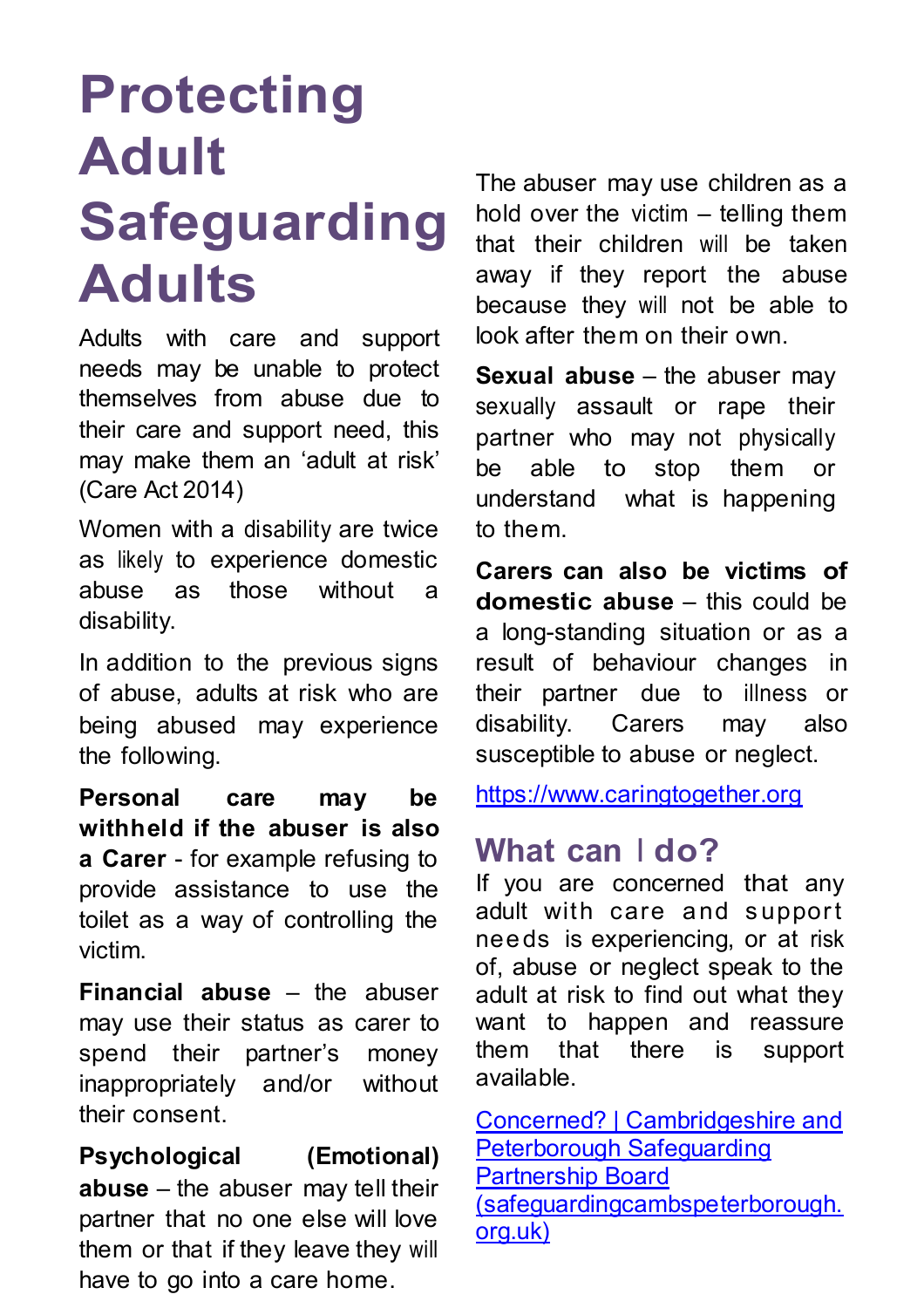## **Safety Planning**

A safety plan encourages people who are suffering from domestic abuse to think about ways to stay safe while still in the relationship, as well as if they decide to leave.

This may include:

- planning in advance how to respond in different situations, including crisis situations.
- keeping important and emergency phone numbers to hand, such as for local domestic abuse services, GP, social worker, school, solicitor.
- asking neighbours who your friend can trust to call police if they hear signs of an attack.
- rehearsing an escape plan, and agreeing a code word that can be used in normal conversation.
- packing an emergency bag and hiding it somewhere safe, such as at a neighbour's house, but avoiding mutual friends.
- Finding a low risk area of the house in case of attack, where they can escape and not get trapped and where there won't be potential weapons such as knives.

**Preparing to leave** Sometimes abusers will increase the violence if they think their victim is planning to leave, and will continue to be abusive after they have left.

It is advised to:

- plan to leave at a time when their abuser is not around.
- try to take everything they need with them, including important documents.
- take their children with them. or they may find it hard to have them living with them in the future.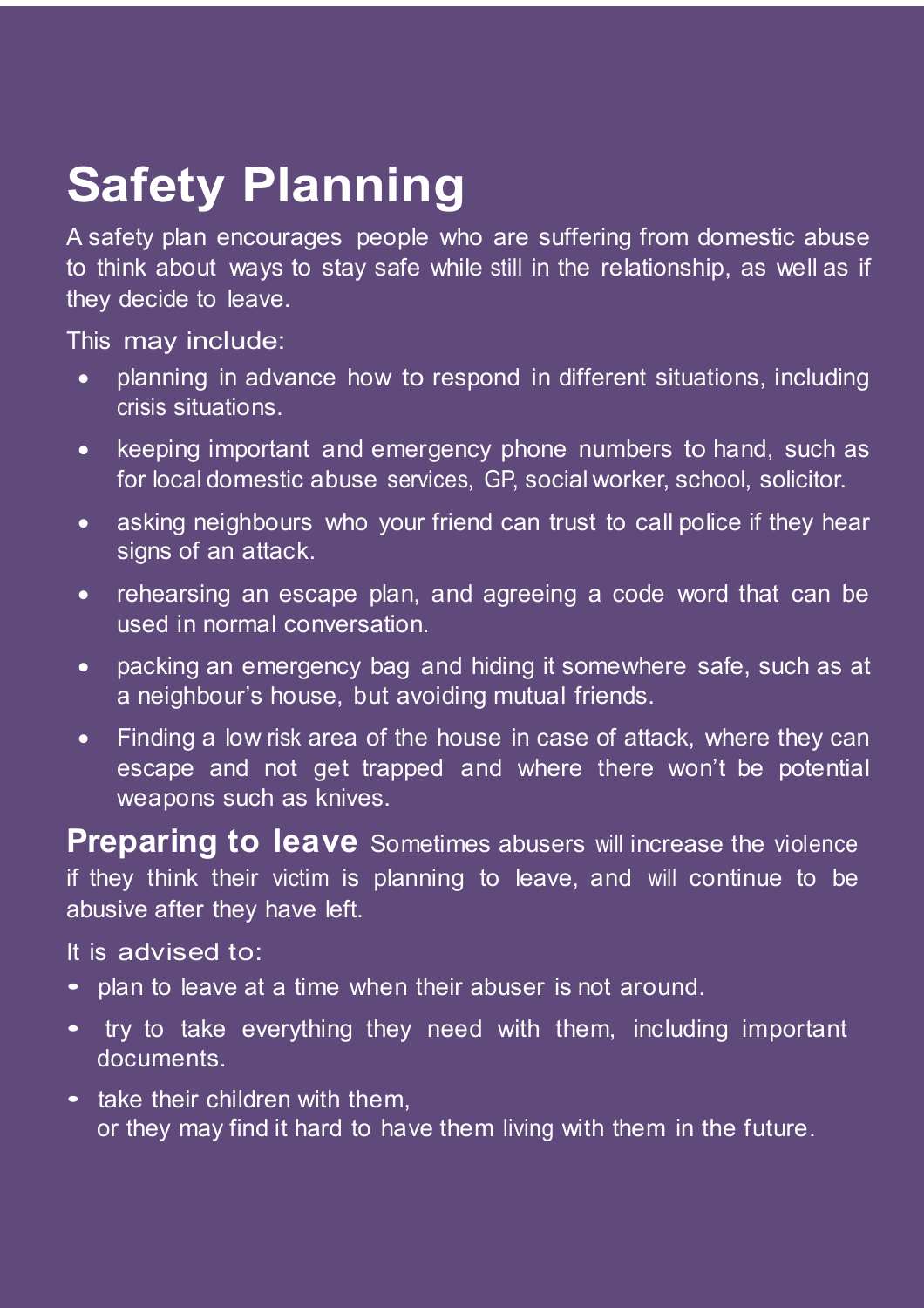# **Training**

Domestic Abuse Basic Awareness eLearning via [www.cambsdasv.org.uk](http://www.cambsdasv.org.uk/) 

The Cambridge & Peterborough Safeguarding Board provides several training courses around domestic abuse

Forced Marriage Awareness elearning (Forced Marriage Unit) [http://www.safeguardingchildrenea.co.uk/resources/awareness-of-forced](http://www.safeguardingchildrenea.co.uk/resources/awareness-of-forced-marriage-resource-pack/)[marriage-resource-pack/](http://www.safeguardingchildrenea.co.uk/resources/awareness-of-forced-marriage-resource-pack/) 

**Sign up to be a DASV Champion** 

The Cambridgeshire & Peterborough Domestic Abuse & Sexual Violence Partnership holds quarterly training sessions on a variety of topics for DASV Champions. If you'd like to sign up to be a DASV Champion please email [DASVChampions@cambridgeshire.gov.uk](mailto:DASVChampions@cambridgeshire.gov.uk)